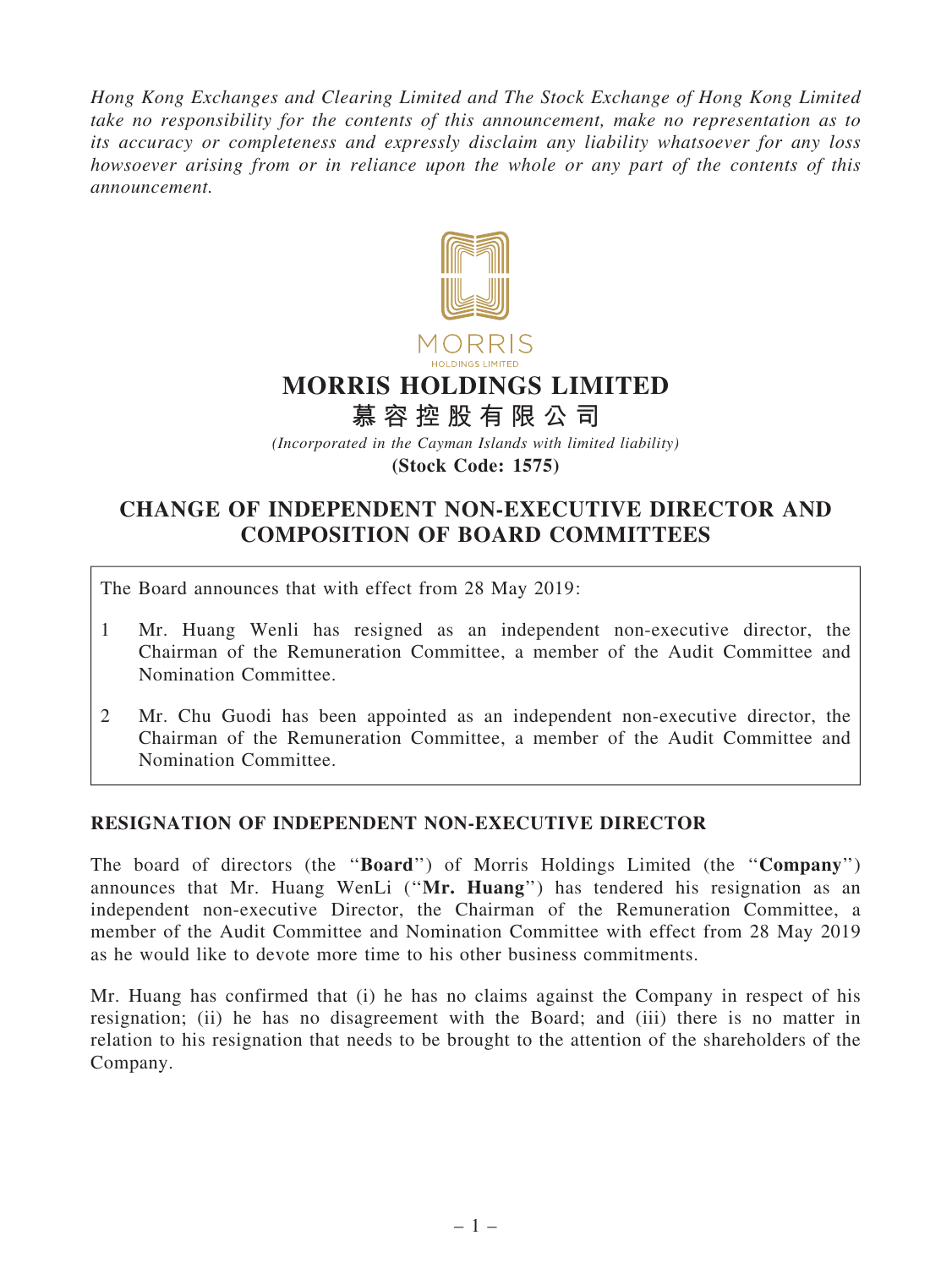## APPOINTMENT OF INDEPENDENT NON-EXECUTIVE DIRECTOR

The Board also announces that Mr. Chu Guodi ("Mr. Chu") has been appointed as an independent non-executive director, the Chairman of the Remuneration Committee, a member of the Audit Committee and Nomination Committee of the Company with effect from 28 May 2019.

The biographical details of Mr. Chu is set out as below:

Mr. Chu Guodi, (''Mr. Chu''), aged 40, has over 17 years of experience as a practicing lawyer in China. He is currently a partner of 浙江海翔律師事務所 (Zhejiang Haixiang Law Firm\*). Mr. Chu is an independent director of 浙江華鐵建築安全科技股份有限公司 (Zhejiang Huatie Construction Safety Science And Technology Co., Ltd.\*), a company listed on Shanghai Stock Exchange with a stock code of 603300, since June 2014 and an independent director of 兄弟科技股份有限公司 (Brother Enterprises Holding Co., Ltd.\*), a company listed on Shenzhen Stock Exchange with a stock code of 002562, since April 2017.

Mr. Chu is a member of 中華全國律師協會 (All-China Lawyers' Association\*). He graduated from Zhejiang University with a bachelor degree of law.

The Company entered into a letter of appointment with Mr. Chu. There is no specific term or proposed length of service for Mr. Chu as an independent non-executive director but the letter of appointment may be terminated by either party by written notice of not less than three months or payment in lieu of notice. Mr. Chu is subject to retirement and re-election at the next annual general meeting of the Company in accordance with the articles of association of the Company and the Rules Governing the Listing of Securities on The Stock Exchange of Hong Kong Limited (the "Listing Rules"). Mr. Chu is entitled to a remuneration of HK\$180,000 per annum, which is determined by the Board with reference to his duties and responsibilities, the prevailing market conditions and the recommendation from the remuneration committee.

Save as disclosed above, as at the date of this announcement, Mr. Chu (i) has not held any directorships in any public listed companies in the past three years preceding the date of this announcement; (ii) does not have or is not deemed to have any interests or short positions in any shares, underlying shares or debentures (as defined under Part XV of the SFO) of the Company; (iii) does not have any relationship with the directors, senior management or substantial or controlling shareholders of the Company; (iv) does not hold any other position with the Company; (v) has confirmed that he meets the independent criteria as set out in Rule 3.13 of the Listing Rules; and (vi) there is no other information in relation to him that is required to be disclosed pursuant to Rule  $13.51(2)(h)$  to (v) of the Listing Rules on the Stock Exchange.

<sup>\*</sup> For reference only